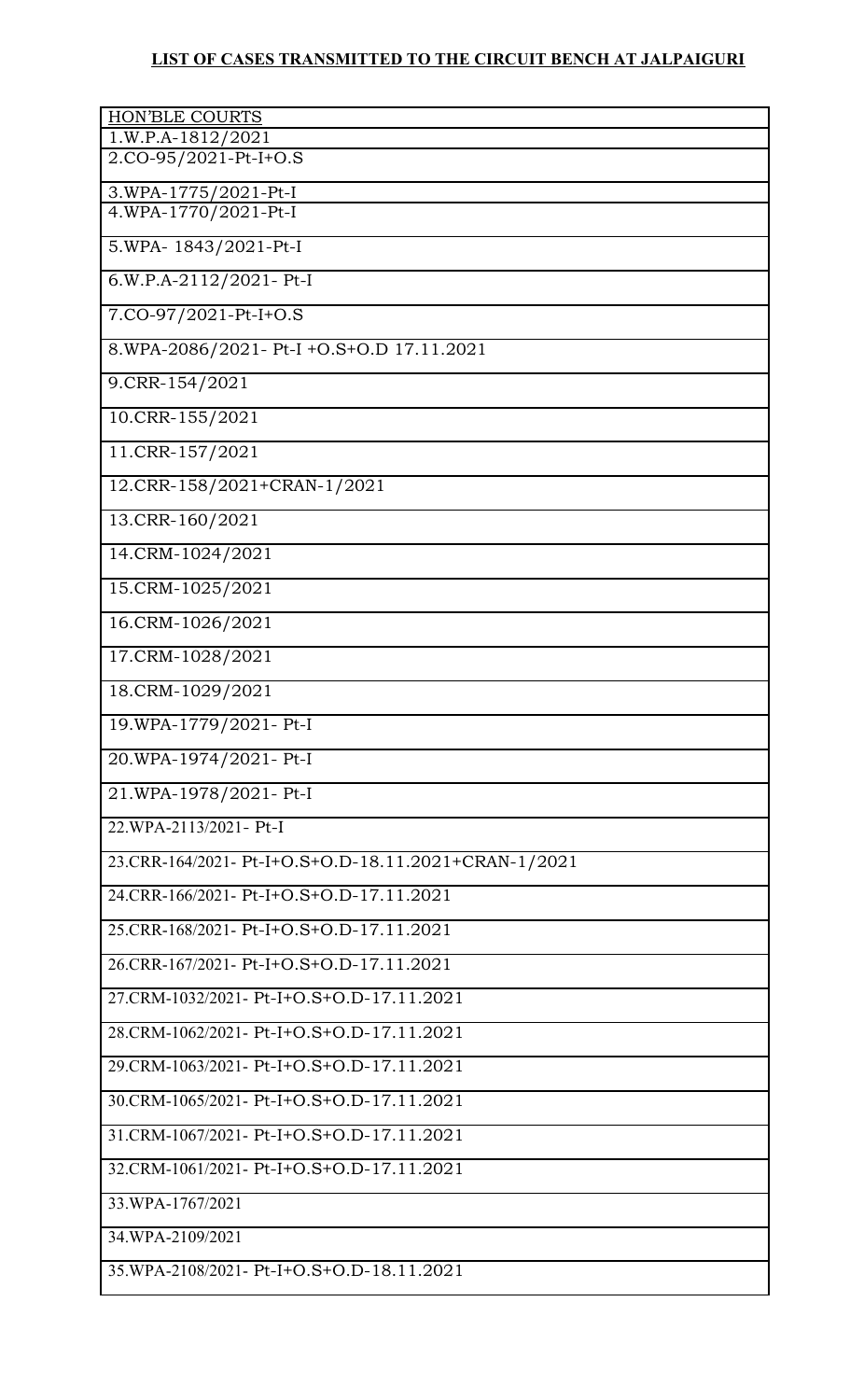37.WPA-2034/2021-Pt-I

CRIMINAL SECTION (APPEAL & MISCELLANEOUS WING)

| <u>CHIMIN IL SECTION (ATT EAL &amp; MISCLED INLOCES MINO)</u> |
|---------------------------------------------------------------|
| 38.CRAN-3/2021 in CRM-6510/2020                               |
| 39.CRAN-1/2021 in CRM-1025/2021                               |
| 40.CRAN-2/2021 in CRM-160/2021                                |
| 41.CRAN-1/2021 in CRM-485/2021                                |
| 42.CRAN-1/2021 in CRM-466/2021                                |
| 43.CRAN-1/2021 in CRM-556/2021                                |
| 44.CRAN-1/2021 in CRM-252/2021                                |
| 45.CRAN-1/2021 in CRM-352/2021                                |
| 46.CRAN-1/2021 in CRM-44/2021                                 |
| 47.CRAN-1/2021 in CRM-475/2021                                |
| 48.CRAN-1/2021 in CRM-300/2021                                |
| 49.CRAN-1/2021 in CRM-531/2021                                |
| 50.CRAN-1/2021 in CRM-241/2021                                |
| 51.CRAN-1/2021 in CRM-478/2021                                |
| 52.CRAN-1/2021 in CRM-166/2021                                |
| 53.CRAN-1/2021 in CRM-526/2021                                |
| 54.CRAN-1/2021 in CRM-951/2021                                |
| 55.CRAN-1/2021 in CRM-547/2021                                |
| 56.CRAN-1/2021 in CRM-110/2021                                |
| 57.CRAN-1/2021 in CRM-576/2019                                |
| 58.CRAN-1/2021 in CRM-146/2021                                |
| 59.CRM-1034/2021                                              |
| 60.CRM-1036/2021                                              |
| 61.CRM-1038/2021                                              |
| 62.CRM-1039/2021                                              |
| 63.CRM-829/2021                                               |
| 64.CRM-1040/2021                                              |
| 65.CRM-1042/2021                                              |
| 66.CRM-1053/2021                                              |
| 67.CRM-1057/2021                                              |
| 68.CRM-1048/2021                                              |
| 69.CRM-1055/2021                                              |
| 70.CRM-1060/2021                                              |
| 71.CRM-1033/2021                                              |
| 72.CRM-1037/2021                                              |
| 73.CRM-1043/2021                                              |
| 74.CRM-1045/2021                                              |
| 75.CRM-1046/2021                                              |
| 76.CRM-1051/2021                                              |
| 77.CRM-1054/2021                                              |
| 78.CRM-1058/2021                                              |
| 79.CRM-1059/2021                                              |
| 80.CRM-1050/2021                                              |
| 81.CRM-1052/2021                                              |
| 82.CRM-1049/2021                                              |
| 83.CRM-1047/2021                                              |
| 84.CRA-22/2021-Pt-I+Sealed packet of LCR                      |
| 85.CRA-23/2021-Only Sealed packet of LCR                      |
| 86.CRA-25/2021-Pt-I                                           |
| 87.CRM-717/2021                                               |
| 88.CRM-529/2021+CRAN-1/2021                                   |
| 89.CRM-430/2021+CRAN-1/2021                                   |
| 90.CRM-317/2021+CRAN-1/2021                                   |
| 91.CRM-224/2021+CRAN-1/2021                                   |
| 92.CRM-745/2021                                               |
| 93.CRM-742/2021                                               |
|                                                               |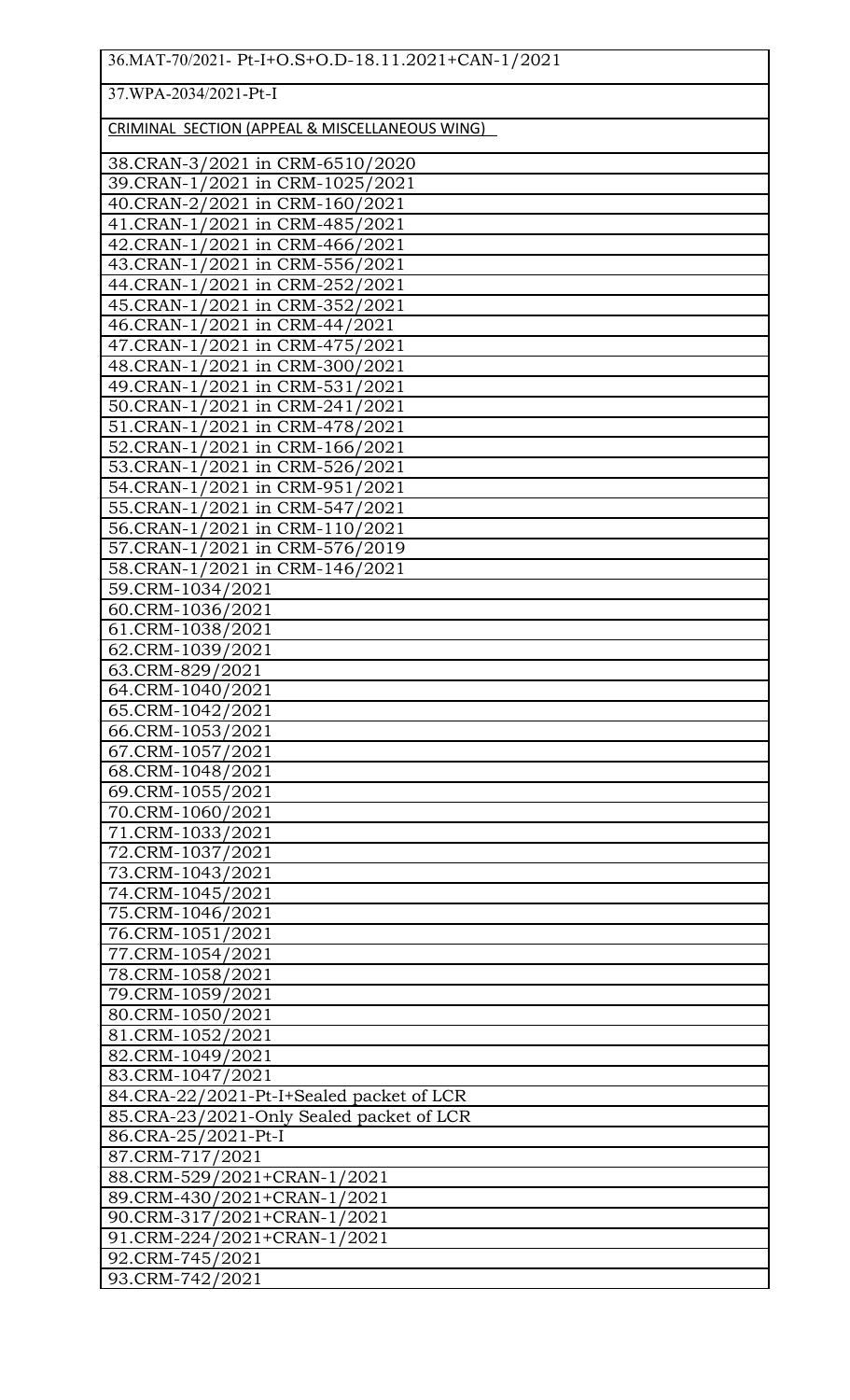| 94.CRM-751/2021  |
|------------------|
| 95.CRM-763/2021  |
| 96.CRM-785/2021  |
| 97.CRM-765/2021  |
| 98.CRM-757/2021  |
| 99.CRM-755/2021  |
| 100.CRM-787/2021 |
| 101.CRM-777/2021 |
| 102.CRM-749/2021 |
| 103.CRM-716/2021 |
| 104.CRM-779/2021 |
| 105.CRM-706/2021 |
| 106.CRM-715/2021 |
| 107.CRM-723/2021 |
| 108.CRM-727/2021 |
| 109.CRM-730/2021 |
| 110.CRM-714/2021 |
|                  |
| 111.CRM-752/2021 |
| 112.CRM-711/2021 |
| 113.CRM-734/2021 |
| 114.CRM-758/2021 |
| 115.CRM-741/2021 |
| 116.CRM-778/2021 |
| 117.CRM-761/2021 |
| 118.CRM-798/2021 |
| 119.CRM-781/2021 |
| 120.CRM-738/2021 |
| 121.CRM-700/2021 |
| 122.CRM-783/2021 |
| 123.CRM-703/2021 |
| 124.CRM-702/2021 |
| 125.CRM-720/2021 |
| 126.CRM-713/2021 |
| 127.CRM-707/2021 |
| 128.CRM-701/2021 |
| 129.CRM-710/2021 |
| 130.CRM-725/2021 |
| 131.CRM-718/2021 |
| 132.CRM-705/2021 |
| 133.CRM-747/2021 |
| 134.CRM-776/2021 |
| 135.CRM-760/2021 |
| 136.CRM-797/2021 |
| 137.CRM-767/2021 |
| 138.CRM-704/2021 |
| 139.CRM-736/2021 |
| 140.CRM-754/2021 |
| 141.CRM-732/2021 |
| 142.CRM-726/2021 |
| 143.CRM-728/2021 |
| 144.CRM-782/2021 |
| 145.CRM-712/2021 |
| 146.CRM-724/2021 |
| 147.CRM-737/2021 |
| 148.CRM-773/2021 |
| 149.CRM-788/2021 |
| 150.CRM-771/2021 |
| 151.CRM-719/2021 |
| 152.CRM-784/2021 |
| 153.CRM-729/2021 |
|                  |
| 154.CRM-638/2021 |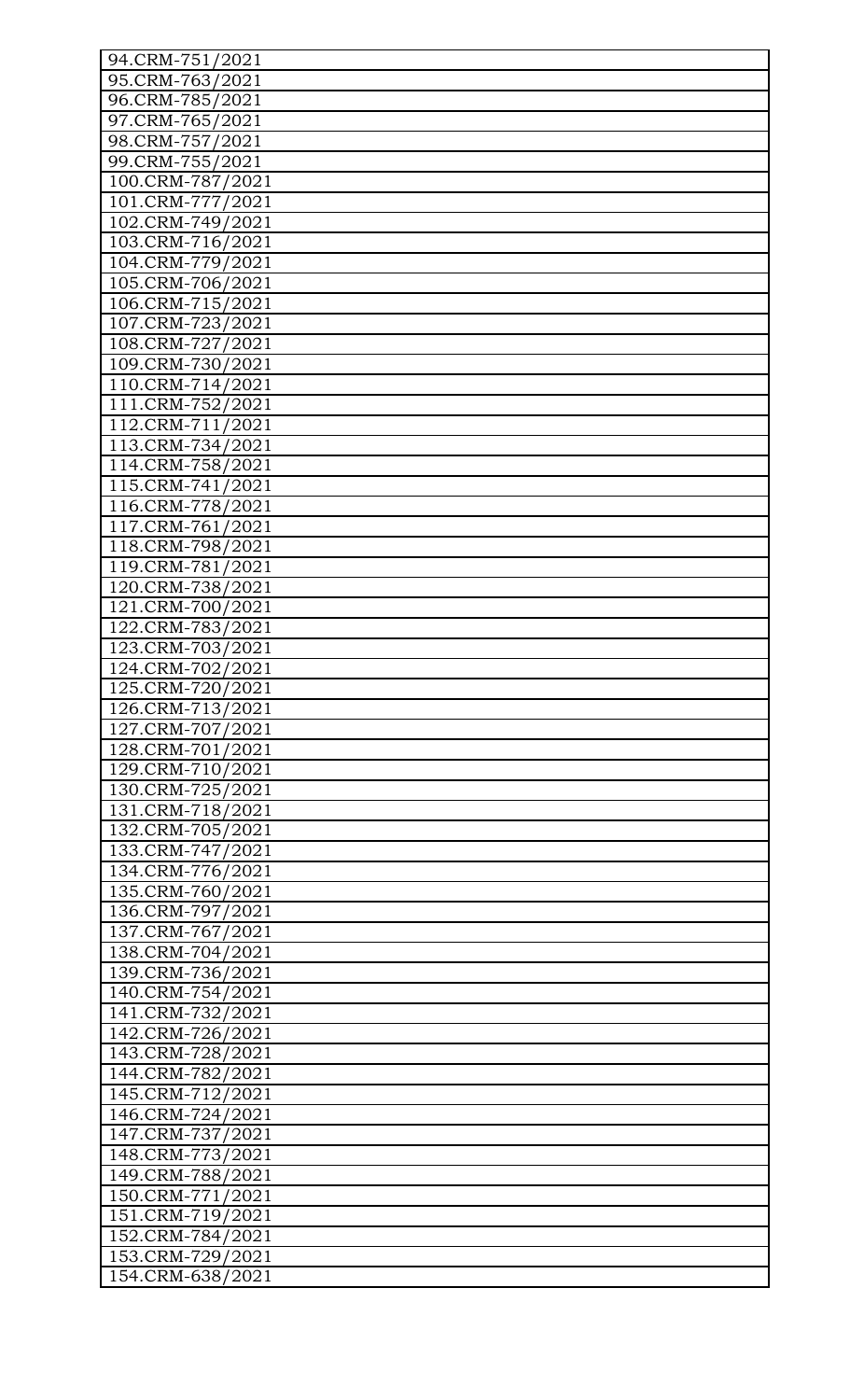| 155.CRM-630/2021                     |
|--------------------------------------|
| 156.CRM-633/2021                     |
| 157.CRM-653/2021                     |
| 158.CRM-631/2021                     |
| 159.CRM-628/2021                     |
| 160.CRM-618/2021                     |
| 161.CRM-601/2021                     |
| 162.CRM-646/2021                     |
| 163.CRM-613/2021                     |
| 164.CRM-610/2021                     |
| 165.CRM-789/2021                     |
|                                      |
|                                      |
| 166.CRM-791/2021                     |
| 167.CRM-780/2021                     |
| 168.CRM-708/2021                     |
| 169.CRM-709/2021                     |
| 170.CRM-722/2021                     |
| 171.CRM-792/2021                     |
| 172.CRM-753/2021                     |
| 173.CRM-731/2021                     |
| 174.CRM-766/2021                     |
| 175.CRM-786/2021                     |
| 176.CRM-764/2021                     |
| 177.CRM-796/2021                     |
| 178.CRM-769/2021                     |
| 179.CRM-759/2021                     |
| 180.CRM-750/2021                     |
| 181.CRM-793/2021                     |
| 182.CRM-795/2021                     |
| 183.CRM-770/2021                     |
|                                      |
| 184.CRM-743/2021<br>185.CRM-676/2021 |
| 186.CRM-675/2021                     |
| 187.CRM-655/2021                     |
|                                      |
| 188.CRM-691/2021                     |
| 189.CRM-650/2021                     |
| 190.CRM-667/2021                     |
| 191.CRM-624/2021                     |
| 192.CRM-632/2021                     |
| 193.CRM-645/2021                     |
| 194.CRM-634/2021                     |
| 195.CRM-668/2021                     |
| 196.CRM-626/2021                     |
| 197.CRM-677/2021                     |
| 198.CRM-687/2021                     |
| 199.CRM-680/2021                     |
| 200.CRM-644/2021                     |
| 201.CRM-629/2021                     |
| 202.CRM-654/2021                     |
| 203.CRM-656/2021                     |
| 204.CRM-659/2021                     |
| 205.CRM-615/2021                     |
| 206.CRM-614/2021                     |
| 207.CRM-621/2021                     |
| 208.CRM-643/2021                     |
| 209.CRM-652/2021                     |
| 210.CRM-604/2021                     |
| 211.CRM-641/2021                     |
| 212.CRM-636/2021                     |
| 213.CRM-620/2021                     |
| 214.CRM-622/2021                     |
|                                      |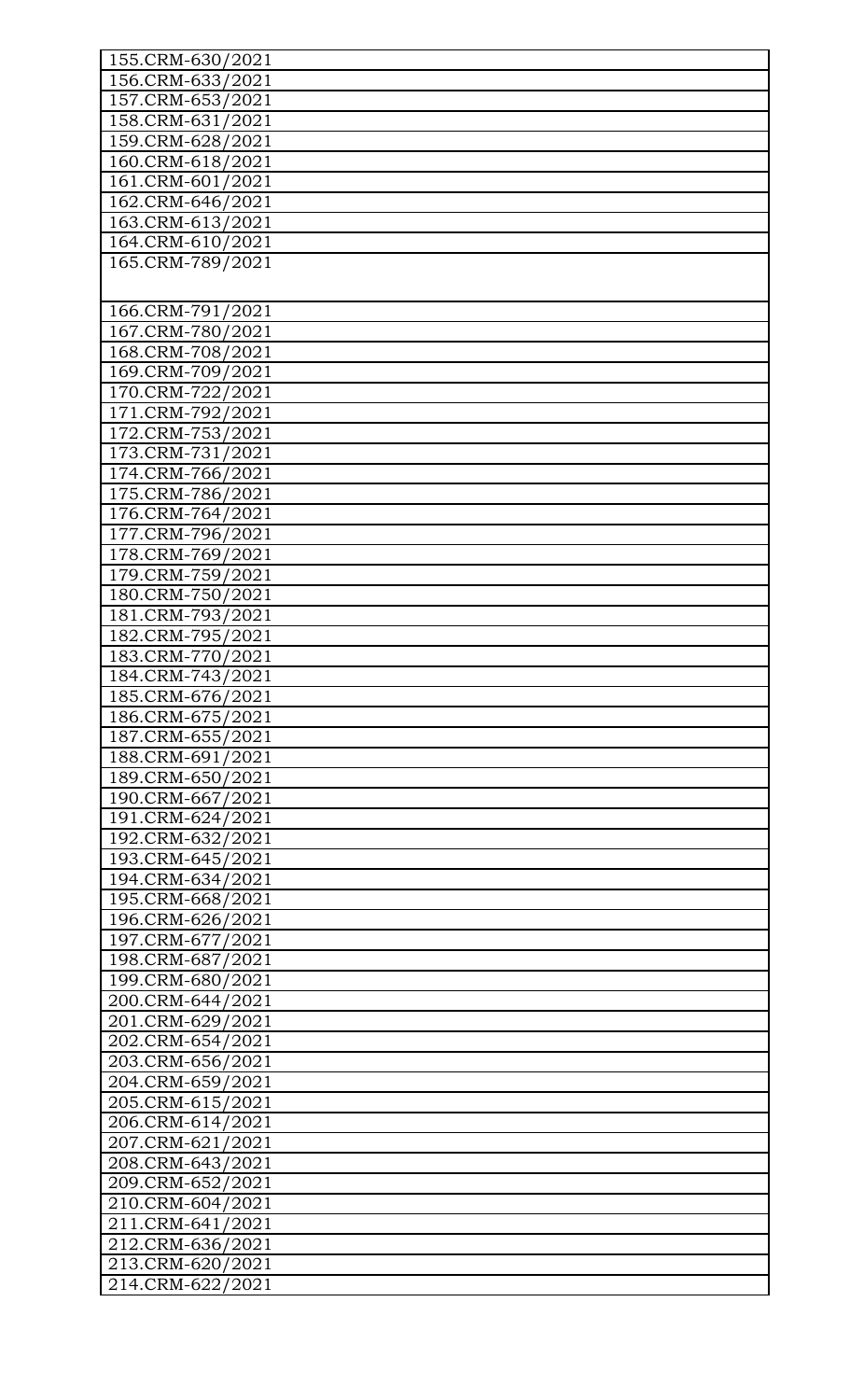| 215.CRM-647/2021                                    |
|-----------------------------------------------------|
| 216.CRM-627/2021                                    |
| 217.CRM-698/2021                                    |
| 218.CRM-678/2021                                    |
| 219.CRM-665/2021                                    |
| 220.CRM-666/2021                                    |
| 221.CRM-602/2021                                    |
|                                                     |
| 222.CRM-681/2021                                    |
| 223.CRM-658/2021                                    |
| 224.CRM-670/2021                                    |
| 225.CRM-671/2021                                    |
| 226.CRM-699/2021                                    |
| 227.CRM-697/2021                                    |
| 228.CRM-694/2021                                    |
| 229.CRM-661/2021                                    |
| 230.CRM-627/2021                                    |
| 231.CRM-623/2021                                    |
| 232.CRM-663/2021                                    |
| 233.CRM-662/2021                                    |
| 234.CRM-660/2021                                    |
| 235.CRM-635/2021                                    |
| 236.CRM-642/2021                                    |
| 237.CRM-617/2021                                    |
| 238.CRM-619/2021                                    |
| 239.CRM-695/2021                                    |
| 240.CRM-674/2021                                    |
| 241.CRM-696/2021                                    |
| 242.CRM-640/2021                                    |
| 243.CRM-657/2021                                    |
|                                                     |
| 244.CRM-692/2021                                    |
| 245.CRM-688/2021                                    |
| 246.CRM-684/2021                                    |
| 247.CRM-607/2021                                    |
| 248.CRM-651/2021                                    |
| 249.CRM-693/2021                                    |
| 250.CRM-690/2021                                    |
| 251.CRM-679/2021                                    |
| 252.CRM-672/2021                                    |
| 253.CRM-673/2021                                    |
| 254.CRM-649/2021                                    |
| 255.CRM-664/2021                                    |
| 256.CRM-639/2021                                    |
| 257.CRM-625/2021                                    |
| 258.CRM-669/2021                                    |
| 259.CRM-648/2021                                    |
| 260.CRM-683/2021                                    |
| 261.CRM-600/2021                                    |
| 262.CRM-682/2021                                    |
| 263.CRM-689/2021                                    |
| 264.CRM-637/2021                                    |
| 265.CRAN-2/2021 in CRM-23/2019                      |
| 266.CRAN-1/2021 in CRM-502/2021                     |
| 267.CRAN-1/2020 in CRM-6055/2020                    |
|                                                     |
| 268.CRAN-3605/2020+ CRAN-3606/2020 in CRM-7064/2019 |
| 269.CRAN-1/2020 in CRM-12366/2019                   |
| 270.CRM-864/2021                                    |
| 271.CRM-897/2021                                    |
| 272.CRM-847/2021                                    |
| 273.CRM-914/2021                                    |
| 274.CRM-902/2021                                    |
| 275.CRM-934/2021                                    |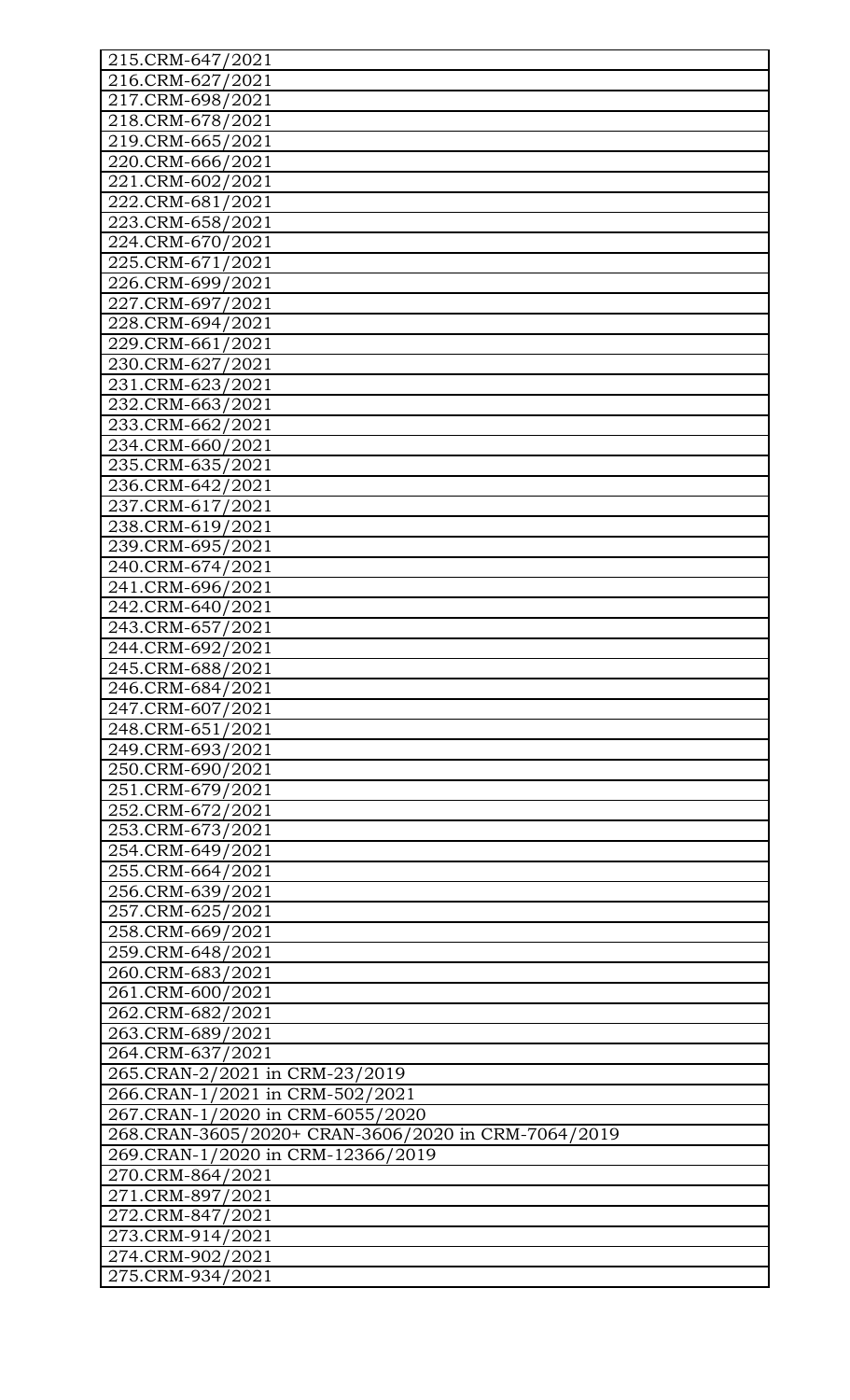| 276.CRM-362/2021+CRAN-1/2021     |
|----------------------------------|
| 277.CRM-6220/2020+CRAN-1/2021    |
| 278.CRM-570/2021+CRAN-1/2021     |
| 279.CRM-435/2021+CRAN-1/2021     |
| 280.CRM-292/2021+CRAN-1/2021     |
| 281.CRM-429/2021+CRAN-1/2021     |
| 282.CRM-128/2021+CRAN-1/2021     |
| 283.CRM-242/2021+ CRAN-1/2021    |
| 284.CRM-499/2021+ CRAN-1/2021    |
| 285.CRM-405/2021                 |
| 286.CRM-2829/2020+CRAN-4507/2020 |
| 287.CRM-849/2021                 |
| 288.CRM-1035/2021                |
| 289.CRM-1044/2021                |
| 290.CRM-799/2021                 |
| 291.CRM-859/2021                 |
|                                  |
| 292.CRM-801/2021                 |
| 293.CRM-918/2021                 |
| 294.CRM-571/2021+ CRAN-1/2021    |
| 295.CRM-744/2021                 |
| 296.CRM-854/2021                 |
| 297.CRM-866/2021                 |
| 298.CRM-794/2021                 |
| 299.CRM-772/2021                 |
| 300.CRM-867/2021                 |
| 301.CRM-926/2021                 |
| 302.CRM-1041/2021                |
| 303.CRM-1056/2021                |
| 304.CRM-841/2021                 |
| 305.CRM-611/2021+ CRAN-1/2021    |
| 306.CRM-901/2021                 |
| 307.CRM-530/2021+ CRAN-1/2021    |
| 308.CRM-486/2021+ CRAN-1/2021    |
| 309.CRM-935/2021                 |
| 310.CRM-840/2021                 |
| 311.CRM-512/2021+ CRAN-1/2021    |
| 312.CRM-583/2021+ CRAN-1/2021    |
| 313.CRM-883/2021                 |
| 314.CRM-884/2021                 |
| 315.CRM-877/2021                 |
| 316.CRM-819/2021                 |
| 317.CRM-825/2021                 |
| 318.CRM-809/2021                 |
| 319.CRM-834/2021                 |
| 320.CRM-933/2021                 |
| 321.CRM-856/2021                 |
| 322.CRM-814/2021                 |
|                                  |
| 323.CRM-860/2021                 |
| 324.CRM-855/2021                 |
| 325.CRM-836/2021                 |
| 326.CRM-844/2021                 |
| 327.CRM-828/2021                 |
| 328.CRM-821/2021                 |
| 329.CRM-833/2021                 |
| 330.CRM-222/2020+ CRAN-1/2020    |
| 331.CRM-810/2021                 |
| 332.CRM-804/2021                 |
| 333.CRM-818/2021                 |
| 334.CRM-811/2021                 |
| 335.CRM-826/2021                 |
| 336.CRM-886/2021                 |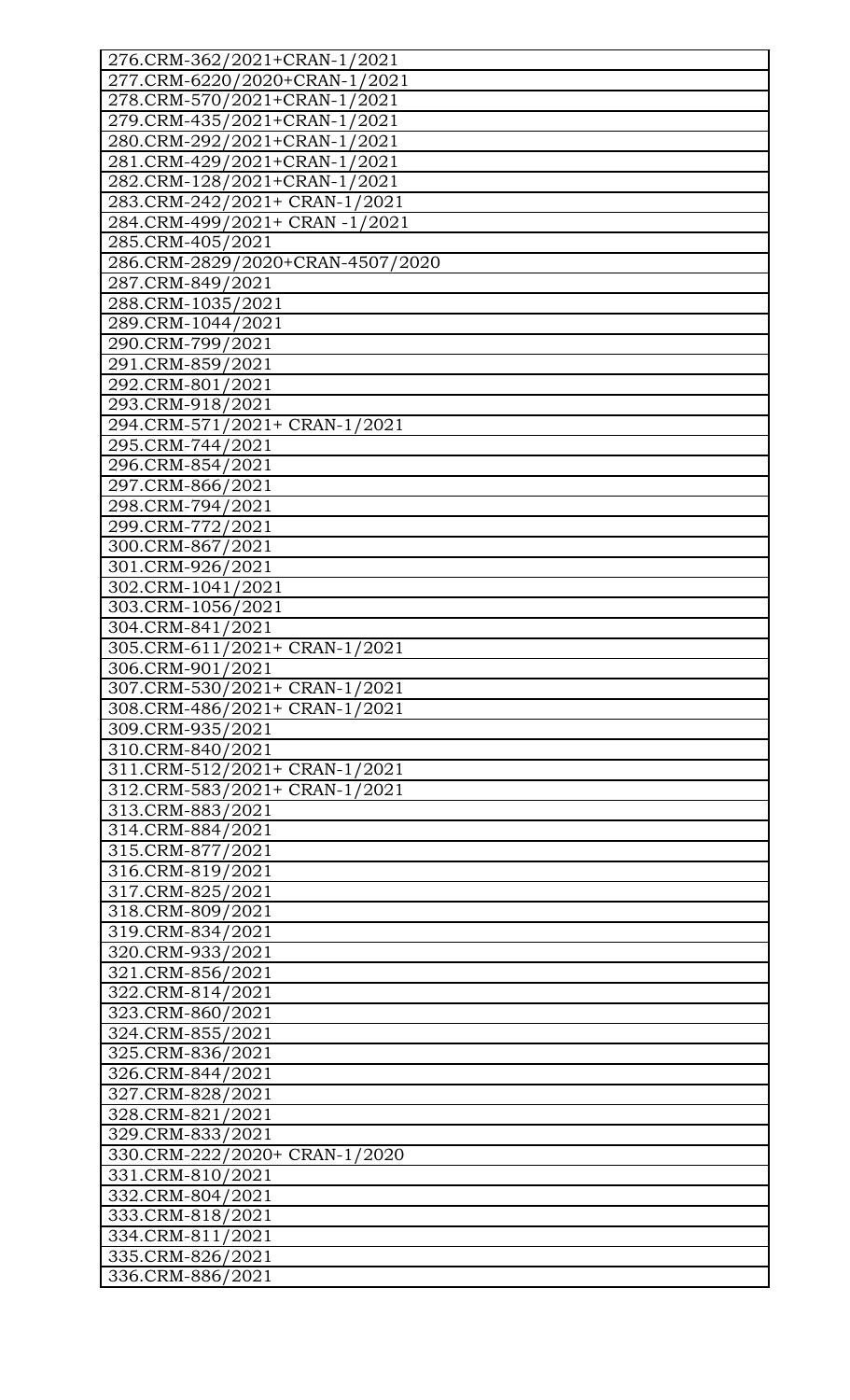| 337.CRM-863/2021                                                    |
|---------------------------------------------------------------------|
| 338.CRM-887/2021                                                    |
| 339.CRM-899/2021                                                    |
| 340.CRM-881/2021                                                    |
| 341.CRM-839/2021                                                    |
| 342.CRM-861/2021                                                    |
| 343.CRM-598/2021                                                    |
| 344.CRM-1105/2019                                                   |
|                                                                     |
| 345.CRM-543/2021+ CRAN-1/2021                                       |
| 346.CRM-510/2021+ CRAN-1/2021                                       |
| 347.CRM-8469/2020                                                   |
| 348.CRM-816/2021                                                    |
| 349.CRM-802/2021                                                    |
| 350.CRM-815/2021                                                    |
| 351.CRM-808/2021                                                    |
| 352.CRM-805/2021                                                    |
| 353.CRM-806/2021                                                    |
| 354.CRM-817/2021                                                    |
| 355.CRM-820/2021                                                    |
| 356.CRM-835/2021                                                    |
| 357.CRM-823/2021                                                    |
| 358.CRM-822/2021                                                    |
| 359.CRM-585/2021                                                    |
| 360.CRM-594/2021                                                    |
| 361.CRM-588/2021                                                    |
| 362.CRM-584/2021                                                    |
| 363.CRM-597/2021                                                    |
| 364.CRM-590/2021                                                    |
| 365.CRM-563/2021+ CRAN-1/2021                                       |
|                                                                     |
| 366.CRM-534/2021+ CRAN-1/2021                                       |
| 367.CRM-555/2021                                                    |
| 368.CRM-575/2021+ CRAN-1/2021                                       |
| 369.CRM-807/2021                                                    |
| 370.CRM-9235/2020                                                   |
| 371.CRA-36/2021                                                     |
| CRIMINAL SECTION (REVISION WING)                                    |
| 372.C.R.R-165/2021-Pt-I+O.S                                         |
| 373.C.R.R-138/2021-Pt-I+ O.S                                        |
| 374.C.R.R-113/2021-Pt-I+ O.S                                        |
| 375.C.R.R-106/2021-Pt-I+ O.S                                        |
| 376.C.R.R-163/2021-Pt-I+ O.S                                        |
| STAMP REPORTING SECTION                                             |
| 377.MAT-63/2021-Pt-I                                                |
| 378. MAT-68/2021-Pt-I                                               |
| 379. MAT-67/2021-Pt-I+CAN-1/2021                                    |
| 380.SAT-14/2021-Pt-I                                                |
| 381.MAT-47/2021-Pt-I+O.D-23.09.2021+O.S+CAN-1/2021 in MAT-47/2021+  |
|                                                                     |
| RVW-4/2021 arising out of MAT-47/2021(WPA-1114/2021)+ CAN-1/2021 in |
|                                                                     |
| RVW-4/2021                                                          |
|                                                                     |
|                                                                     |
| 382.MAT-1249/2019+ Pt.I+ O.S + O.D-08.11.2021+CAN-4/2021            |
| <b>RULE SECTION</b>                                                 |
|                                                                     |
| 383.C.O.-76/2021-Pt.I+O.S                                           |
| 384.C.O-98/2021-Pt.I+O.S                                            |
| <b>MANDAMUS SECTION</b>                                             |
| 385.W.P.A-1166/2021                                                 |
|                                                                     |
|                                                                     |